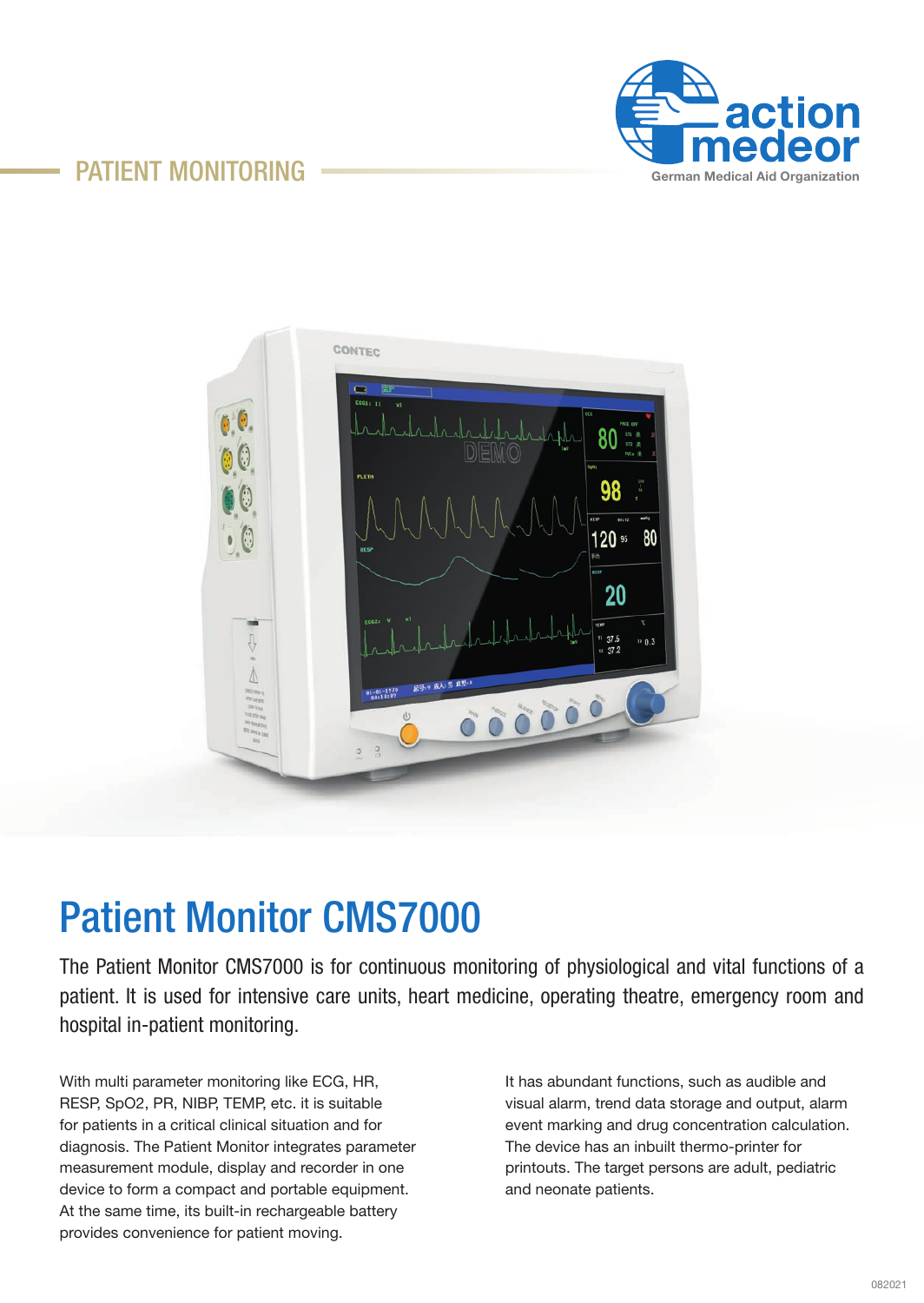### Standard parameters:

- Electrocardiograph (ECG) with heart rate (HR) and ECG waveform. The ECG wave form can be monitored either by 3- or 5-lead (1 package with 20 electrodes for adults included)
- Respiration (RESP) with respiration rate (RR) and respiration waveform
- Pulse oxygen saturation (SpO2) with plethysmogram (PLETH) and pulse rate (PR) (1 SpO2 probe for adults included)
- Non-invasive blood pressure (NIBP) with systolic blood pressure (SYS) and diastolic blood pressure (DIA) (1 NIBP cuff and one extension tube for adults included)
- Temperature (TEMP) with dual-channel TEMP T1 and T2 (one temperature probe included)

#### Additional functions on request:

- Carbon dioxide (CO2) (optional) with end-tidal carbon dioxide (EtCO2) and airway respiratory rate (AwRR)
- Invasive blood pressure (IBP) (optional): With two channels (CH) also showing waveform
- ECG 12-lead

### Technical features:

- 12.1" TFT LCD monitor
- Multilanguage interface with English, France, Spanish, German, Turkish, Portuguese, Italian, Dutch and more
- Selectable interface presentation like trend chart, big characters, up to 8 wave forms etc.
- Fanless which makes it quiet and reduces cross contamination
- Drug concentration calculation and titration table functions
- Connect to central monitoring system by 3G, WiFi or wired mode
- Defibrillation proof (special leads are needed)
- Build in printer with adjustable printing speed
- Build in rechargeable lithium ion battery for uninterrupted monitoring and bed movement of the patient
- Dimensions:  $319$  mm (L) x  $161$  mm (W) x  $269$  mm (H)
- Weight: less than 3 kg (without accessories)

### Environmental working conditions:

- Ambient temperature:  $5^{\circ}$ C ~ 40 °C
- Humidity: 15 % to 85 % (non-condensing)
- Atmospheric pressure: 700 hPa to 1060 hPa